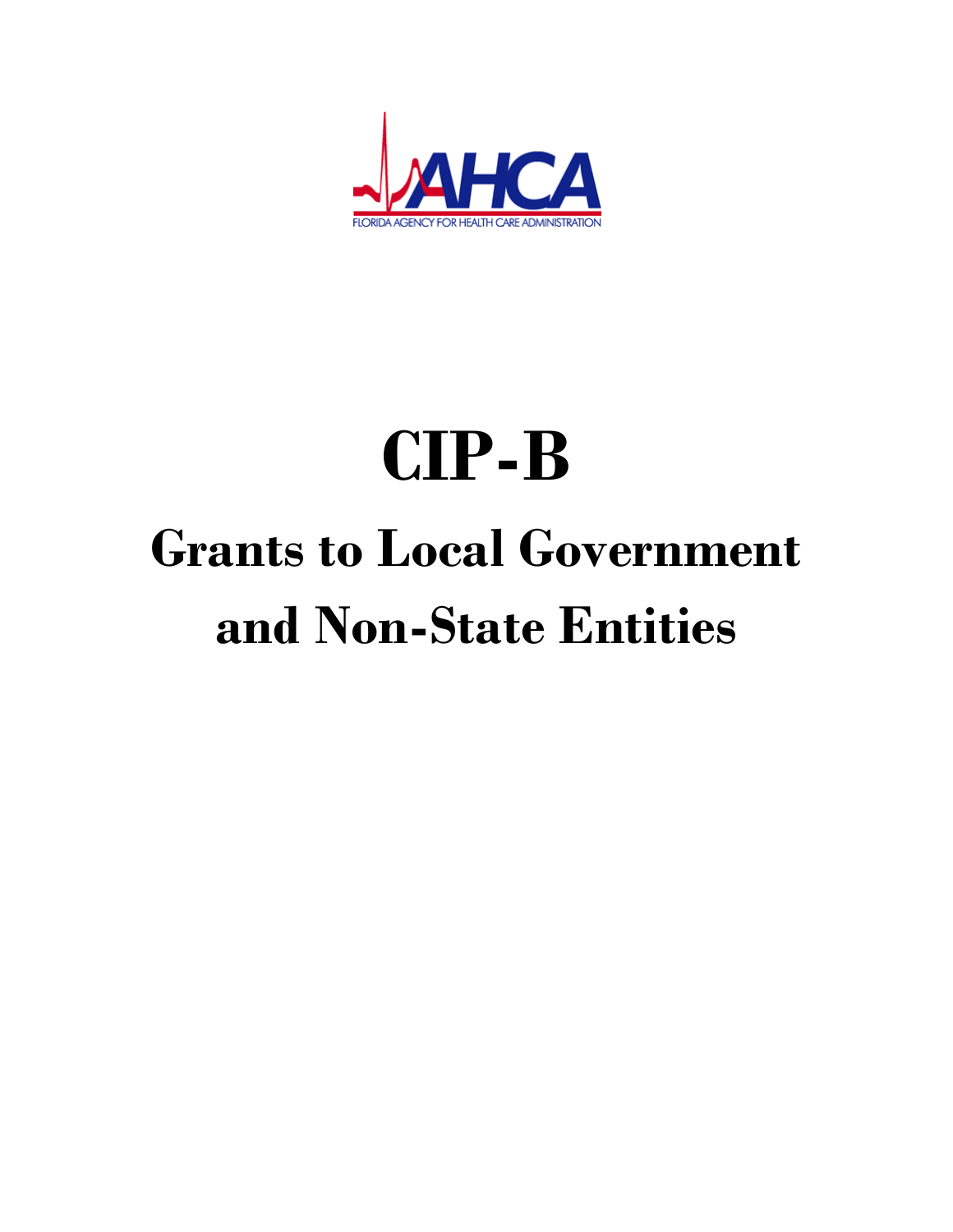|                                                             | Agency for Health Care<br>Agency:       |            |            | .<br>Appropriation Category:          |            |            |  |
|-------------------------------------------------------------|-----------------------------------------|------------|------------|---------------------------------------|------------|------------|--|
|                                                             | Administration                          |            |            |                                       | $\rm NA$   |            |  |
|                                                             | Service:                                |            |            | <b>LAS/PRS Budget Entity</b><br>Code: | 68000000   |            |  |
| LRPP NARRATIVE PAGES DESCRIBING GRANTS TO LOCAL GOVERNMENTS |                                         |            |            |                                       |            |            |  |
| <b>Fund Source</b>                                          |                                         |            |            |                                       |            |            |  |
| <b>Authority</b>                                            |                                         |            |            |                                       |            |            |  |
| <b>Funding</b>                                              | <b>Historical Funding</b>               | FY 2008-09 | FY 2009-10 | FY 2010-11                            | FY 2011-12 | FY 2012-13 |  |
|                                                             | <b>Projected Funding</b>                | FY 2008-09 | FY 2009-10 | FY 2010-11                            | FY 2011-12 | FY 2012-13 |  |
|                                                             | Office of Policy and Budget - July 2012 |            |            |                                       |            |            |  |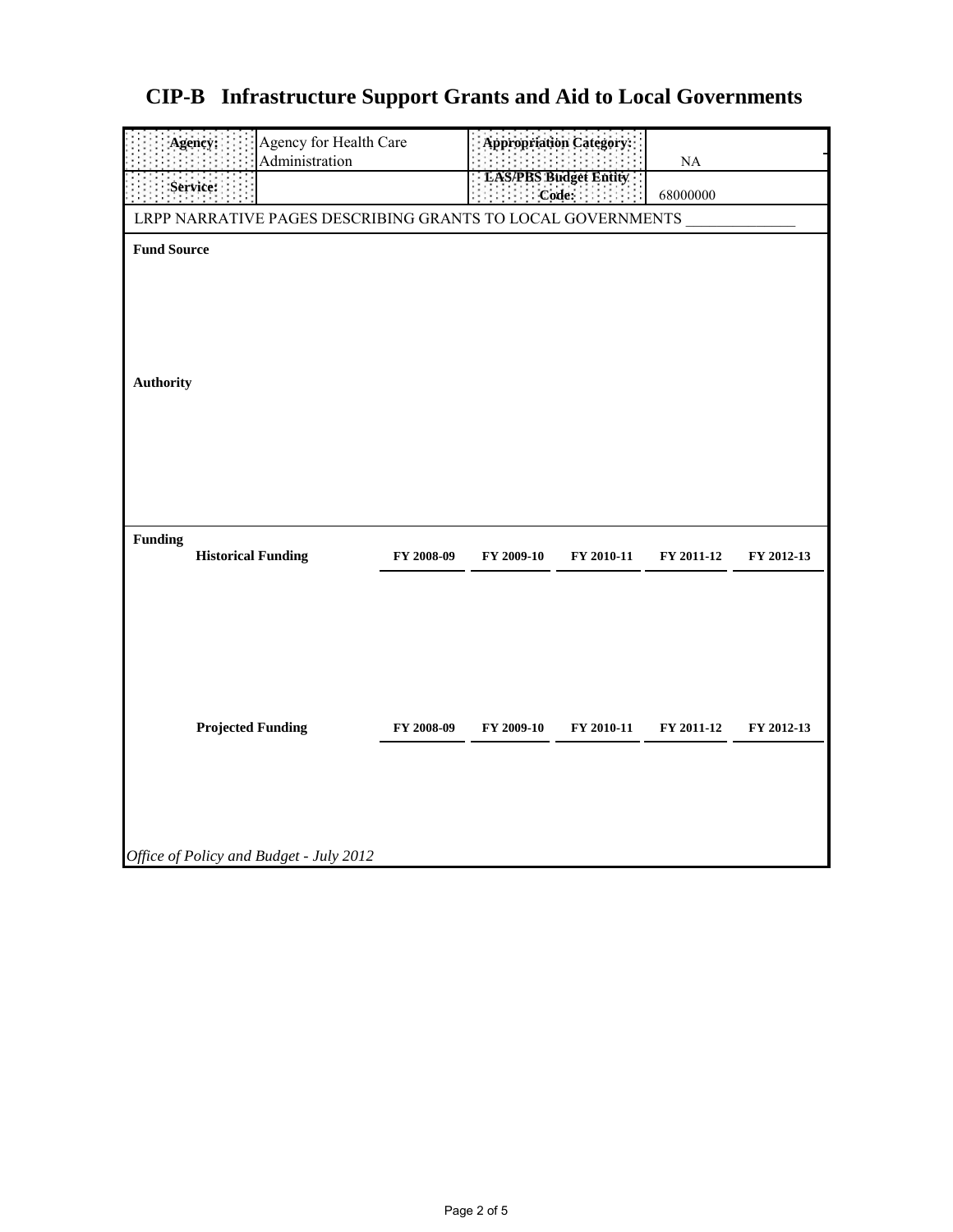| Agency:<br>Agency for Health Care<br>Appropriation Category:<br>Administration<br>NA<br>LAS/PBS Budget Entity<br>Service:<br>Code:<br>Administration and Support<br>음 점이<br>68200000<br>LRPP NARRATIVE PAGES DESCRIBING GRANTS TO LOCAL GOVERNMENTS<br><b>Fund Source</b><br><b>Authority</b><br><b>Funding</b><br><b>Historical Funding</b><br>FY 2008-09<br>FY 2009-10<br>FY 2010-11<br>FY 2011-12<br>FY 2012-13<br><b>Projected Funding</b><br>FY 2008-09<br>FY 2009-10<br>FY 2010-11<br>FY 2011-12<br>FY 2012-13 |  |  |  |  |  |  |  |  |  |
|----------------------------------------------------------------------------------------------------------------------------------------------------------------------------------------------------------------------------------------------------------------------------------------------------------------------------------------------------------------------------------------------------------------------------------------------------------------------------------------------------------------------|--|--|--|--|--|--|--|--|--|
|                                                                                                                                                                                                                                                                                                                                                                                                                                                                                                                      |  |  |  |  |  |  |  |  |  |
|                                                                                                                                                                                                                                                                                                                                                                                                                                                                                                                      |  |  |  |  |  |  |  |  |  |
|                                                                                                                                                                                                                                                                                                                                                                                                                                                                                                                      |  |  |  |  |  |  |  |  |  |
|                                                                                                                                                                                                                                                                                                                                                                                                                                                                                                                      |  |  |  |  |  |  |  |  |  |
|                                                                                                                                                                                                                                                                                                                                                                                                                                                                                                                      |  |  |  |  |  |  |  |  |  |
|                                                                                                                                                                                                                                                                                                                                                                                                                                                                                                                      |  |  |  |  |  |  |  |  |  |
|                                                                                                                                                                                                                                                                                                                                                                                                                                                                                                                      |  |  |  |  |  |  |  |  |  |
|                                                                                                                                                                                                                                                                                                                                                                                                                                                                                                                      |  |  |  |  |  |  |  |  |  |
|                                                                                                                                                                                                                                                                                                                                                                                                                                                                                                                      |  |  |  |  |  |  |  |  |  |
|                                                                                                                                                                                                                                                                                                                                                                                                                                                                                                                      |  |  |  |  |  |  |  |  |  |
|                                                                                                                                                                                                                                                                                                                                                                                                                                                                                                                      |  |  |  |  |  |  |  |  |  |
|                                                                                                                                                                                                                                                                                                                                                                                                                                                                                                                      |  |  |  |  |  |  |  |  |  |
|                                                                                                                                                                                                                                                                                                                                                                                                                                                                                                                      |  |  |  |  |  |  |  |  |  |
|                                                                                                                                                                                                                                                                                                                                                                                                                                                                                                                      |  |  |  |  |  |  |  |  |  |
|                                                                                                                                                                                                                                                                                                                                                                                                                                                                                                                      |  |  |  |  |  |  |  |  |  |
|                                                                                                                                                                                                                                                                                                                                                                                                                                                                                                                      |  |  |  |  |  |  |  |  |  |
|                                                                                                                                                                                                                                                                                                                                                                                                                                                                                                                      |  |  |  |  |  |  |  |  |  |
|                                                                                                                                                                                                                                                                                                                                                                                                                                                                                                                      |  |  |  |  |  |  |  |  |  |
|                                                                                                                                                                                                                                                                                                                                                                                                                                                                                                                      |  |  |  |  |  |  |  |  |  |
|                                                                                                                                                                                                                                                                                                                                                                                                                                                                                                                      |  |  |  |  |  |  |  |  |  |
|                                                                                                                                                                                                                                                                                                                                                                                                                                                                                                                      |  |  |  |  |  |  |  |  |  |
|                                                                                                                                                                                                                                                                                                                                                                                                                                                                                                                      |  |  |  |  |  |  |  |  |  |
|                                                                                                                                                                                                                                                                                                                                                                                                                                                                                                                      |  |  |  |  |  |  |  |  |  |
|                                                                                                                                                                                                                                                                                                                                                                                                                                                                                                                      |  |  |  |  |  |  |  |  |  |
|                                                                                                                                                                                                                                                                                                                                                                                                                                                                                                                      |  |  |  |  |  |  |  |  |  |
|                                                                                                                                                                                                                                                                                                                                                                                                                                                                                                                      |  |  |  |  |  |  |  |  |  |
|                                                                                                                                                                                                                                                                                                                                                                                                                                                                                                                      |  |  |  |  |  |  |  |  |  |
|                                                                                                                                                                                                                                                                                                                                                                                                                                                                                                                      |  |  |  |  |  |  |  |  |  |
|                                                                                                                                                                                                                                                                                                                                                                                                                                                                                                                      |  |  |  |  |  |  |  |  |  |
|                                                                                                                                                                                                                                                                                                                                                                                                                                                                                                                      |  |  |  |  |  |  |  |  |  |
|                                                                                                                                                                                                                                                                                                                                                                                                                                                                                                                      |  |  |  |  |  |  |  |  |  |
|                                                                                                                                                                                                                                                                                                                                                                                                                                                                                                                      |  |  |  |  |  |  |  |  |  |
|                                                                                                                                                                                                                                                                                                                                                                                                                                                                                                                      |  |  |  |  |  |  |  |  |  |
|                                                                                                                                                                                                                                                                                                                                                                                                                                                                                                                      |  |  |  |  |  |  |  |  |  |
|                                                                                                                                                                                                                                                                                                                                                                                                                                                                                                                      |  |  |  |  |  |  |  |  |  |
|                                                                                                                                                                                                                                                                                                                                                                                                                                                                                                                      |  |  |  |  |  |  |  |  |  |
|                                                                                                                                                                                                                                                                                                                                                                                                                                                                                                                      |  |  |  |  |  |  |  |  |  |
|                                                                                                                                                                                                                                                                                                                                                                                                                                                                                                                      |  |  |  |  |  |  |  |  |  |
|                                                                                                                                                                                                                                                                                                                                                                                                                                                                                                                      |  |  |  |  |  |  |  |  |  |
|                                                                                                                                                                                                                                                                                                                                                                                                                                                                                                                      |  |  |  |  |  |  |  |  |  |
|                                                                                                                                                                                                                                                                                                                                                                                                                                                                                                                      |  |  |  |  |  |  |  |  |  |
|                                                                                                                                                                                                                                                                                                                                                                                                                                                                                                                      |  |  |  |  |  |  |  |  |  |
|                                                                                                                                                                                                                                                                                                                                                                                                                                                                                                                      |  |  |  |  |  |  |  |  |  |
|                                                                                                                                                                                                                                                                                                                                                                                                                                                                                                                      |  |  |  |  |  |  |  |  |  |
|                                                                                                                                                                                                                                                                                                                                                                                                                                                                                                                      |  |  |  |  |  |  |  |  |  |
|                                                                                                                                                                                                                                                                                                                                                                                                                                                                                                                      |  |  |  |  |  |  |  |  |  |
| Office of Policy and Budget - July 2012                                                                                                                                                                                                                                                                                                                                                                                                                                                                              |  |  |  |  |  |  |  |  |  |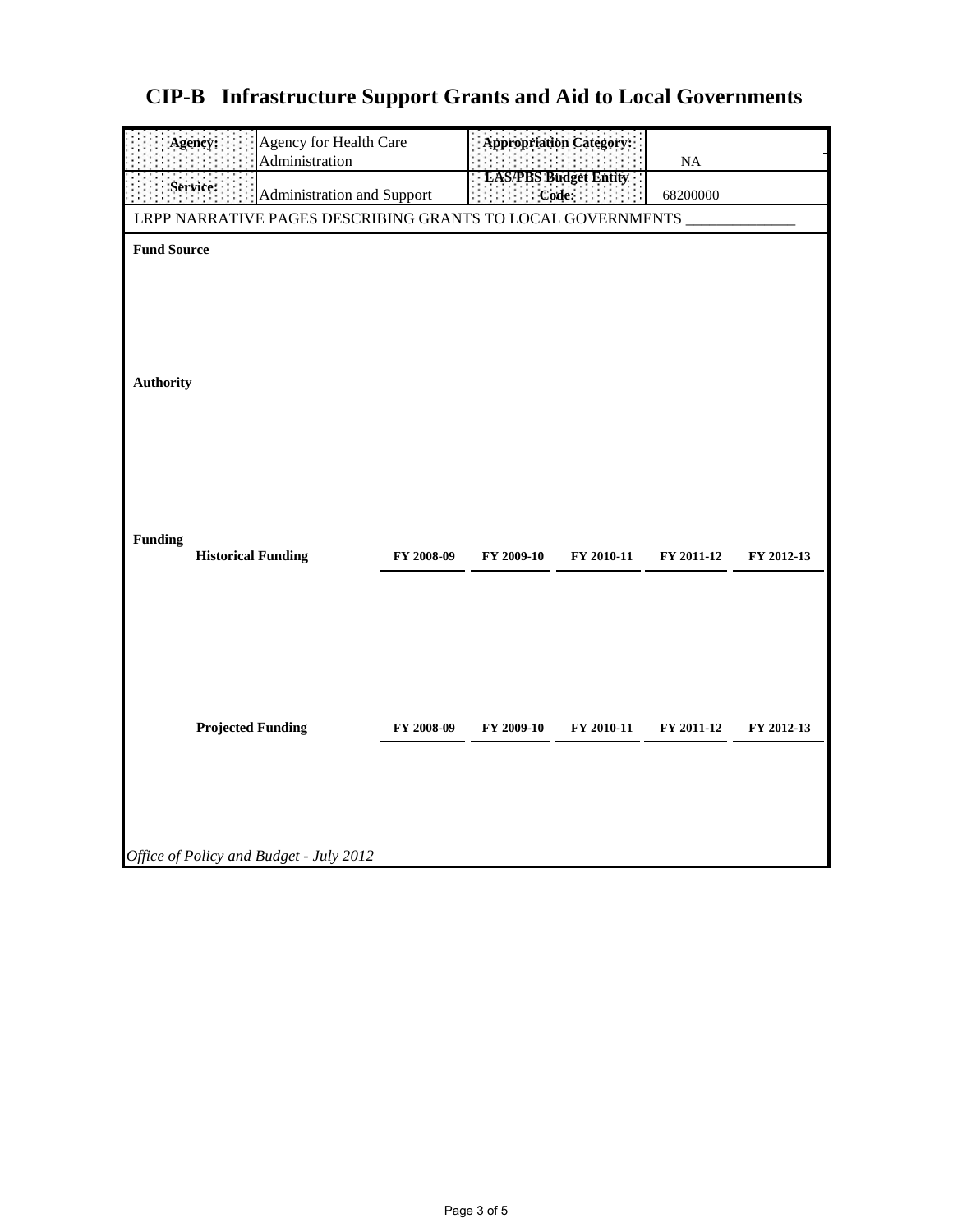|                    | Agency for Health Care<br>Agency:                           |            | Appropriation Category                |            |            |            |  |  |
|--------------------|-------------------------------------------------------------|------------|---------------------------------------|------------|------------|------------|--|--|
|                    | Administration                                              |            |                                       |            | NA         |            |  |  |
|                    | Service:<br><b>Health Care Services</b>                     |            | LAS/PBS Budget Entity<br>Code:<br>를 풀 |            | 685000000  |            |  |  |
|                    | LRPP NARRATIVE PAGES DESCRIBING GRANTS TO LOCAL GOVERNMENTS |            |                                       |            |            |            |  |  |
| <b>Fund Source</b> |                                                             |            |                                       |            |            |            |  |  |
|                    |                                                             |            |                                       |            |            |            |  |  |
|                    |                                                             |            |                                       |            |            |            |  |  |
|                    |                                                             |            |                                       |            |            |            |  |  |
|                    |                                                             |            |                                       |            |            |            |  |  |
| <b>Authority</b>   |                                                             |            |                                       |            |            |            |  |  |
|                    |                                                             |            |                                       |            |            |            |  |  |
|                    |                                                             |            |                                       |            |            |            |  |  |
|                    |                                                             |            |                                       |            |            |            |  |  |
|                    |                                                             |            |                                       |            |            |            |  |  |
|                    |                                                             |            |                                       |            |            |            |  |  |
| <b>Funding</b>     | <b>Historical Funding</b>                                   | FY 2008-09 | FY 2009-10                            | FY 2010-11 | FY 2011-12 | FY 2012-13 |  |  |
|                    |                                                             |            |                                       |            |            |            |  |  |
|                    |                                                             |            |                                       |            |            |            |  |  |
|                    |                                                             |            |                                       |            |            |            |  |  |
|                    |                                                             |            |                                       |            |            |            |  |  |
|                    |                                                             |            |                                       |            |            |            |  |  |
|                    | <b>Projected Funding</b>                                    | FY 2008-09 | FY 2009-10                            | FY 2010-11 | FY 2011-12 | FY 2012-13 |  |  |
|                    |                                                             |            |                                       |            |            |            |  |  |
|                    |                                                             |            |                                       |            |            |            |  |  |
|                    |                                                             |            |                                       |            |            |            |  |  |
|                    |                                                             |            |                                       |            |            |            |  |  |
|                    | Office of Policy and Budget - July 2012                     |            |                                       |            |            |            |  |  |